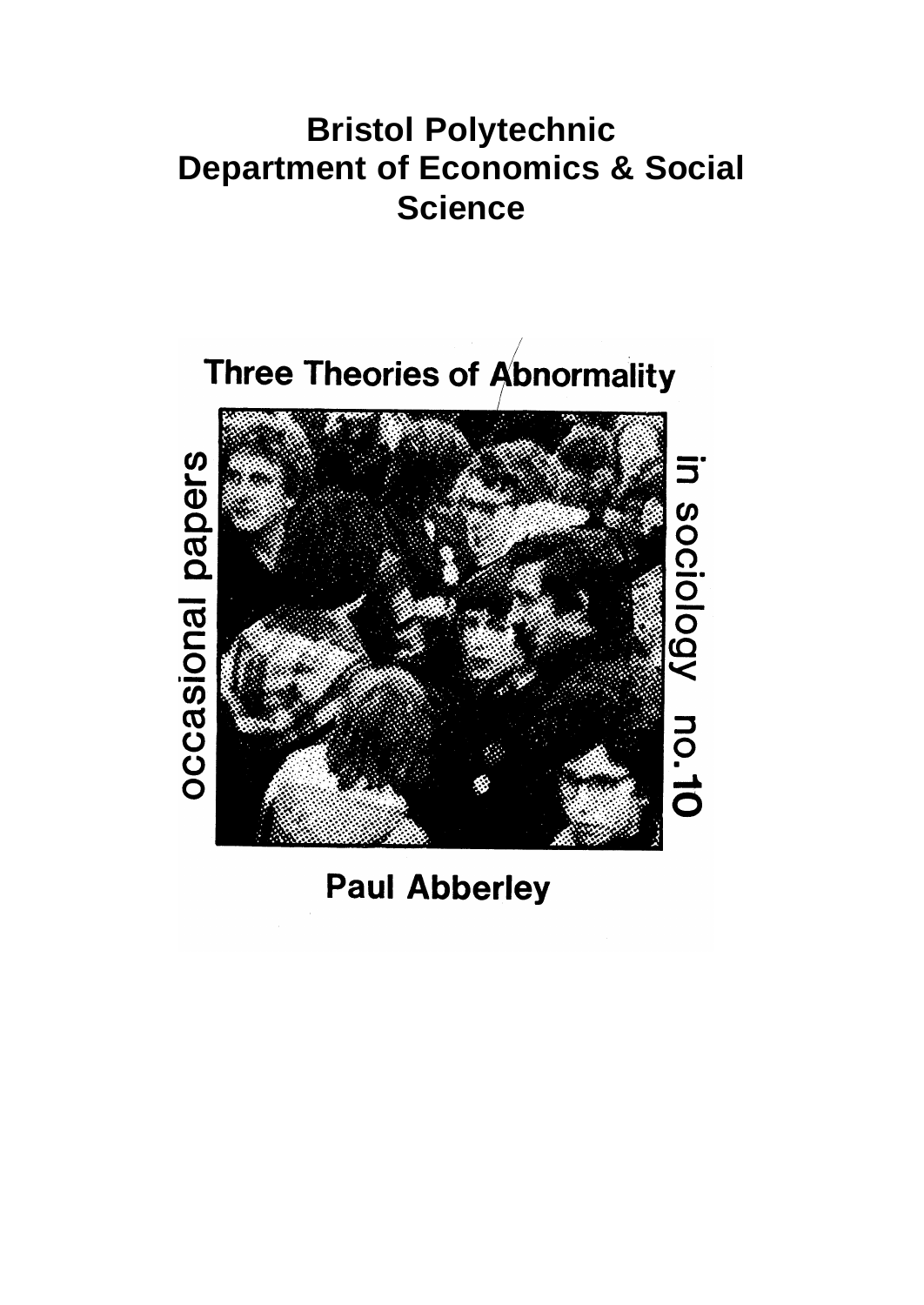### DISABLED PEOPLE -THREE THEORIES OF ABNORMALITY

#### PAUL ABBERLEY Senior Lecturer in Sociology Bristol Polytechnic

#### ABSTRACT

In this paper, I examine three different kinds of approach to the notion that disabled people are not normal. The accounts of our abnormality that arise out of the theoretical perspectives of individual psychology and of non-materialist social psychology are rejected on the grounds of their incoherency, and their ideological nature is indicated. In contrast, a materialist account of our abnormality, which stresses the unmet needs of impaired people is advocated, and the need for detailed concrete explorations. of how this discrimination operates identified.

It is not surprising that many disabled people welcome the ostensibly progressive assertions of those, disabled or not, that disabled people are 'really' normal. I wish to argue however, that the view that disabled people are 'normal' is not only profoundly mistaken as to the source and nature of the multiple disadvantages experienced by disabled people, but that its propagation, in the context of modern Britain, serves not to combat but to perpetuate the oppression of disabled people.

What is required by disabled people today is not to have people going round proclaiming how we are really like everyone else but rather the detailed documentation of the quantitative and qualitative aspects of difference between the lives of disabled and non-disabled people, coupled with the development of theoretical accounts of how and why this happens which are directed towards change. We need a theory and a practice which sees the fundamental problem of disabled people as one of oppression. (See 1 for a fuller, though I now believe flawed, account of this).

We are as much threatened by being defined as normal as we are by definitions in terms of abnormality if those definitions are not appropriate to our real needs. Whilst the medical definitions in terms of physiological abnormality have traditionally been used to segregate Disabled People, modern liberal 'really normal' ideologies can serve to justify the failure to meet real needs and thus perpetuate our subordination. In the context of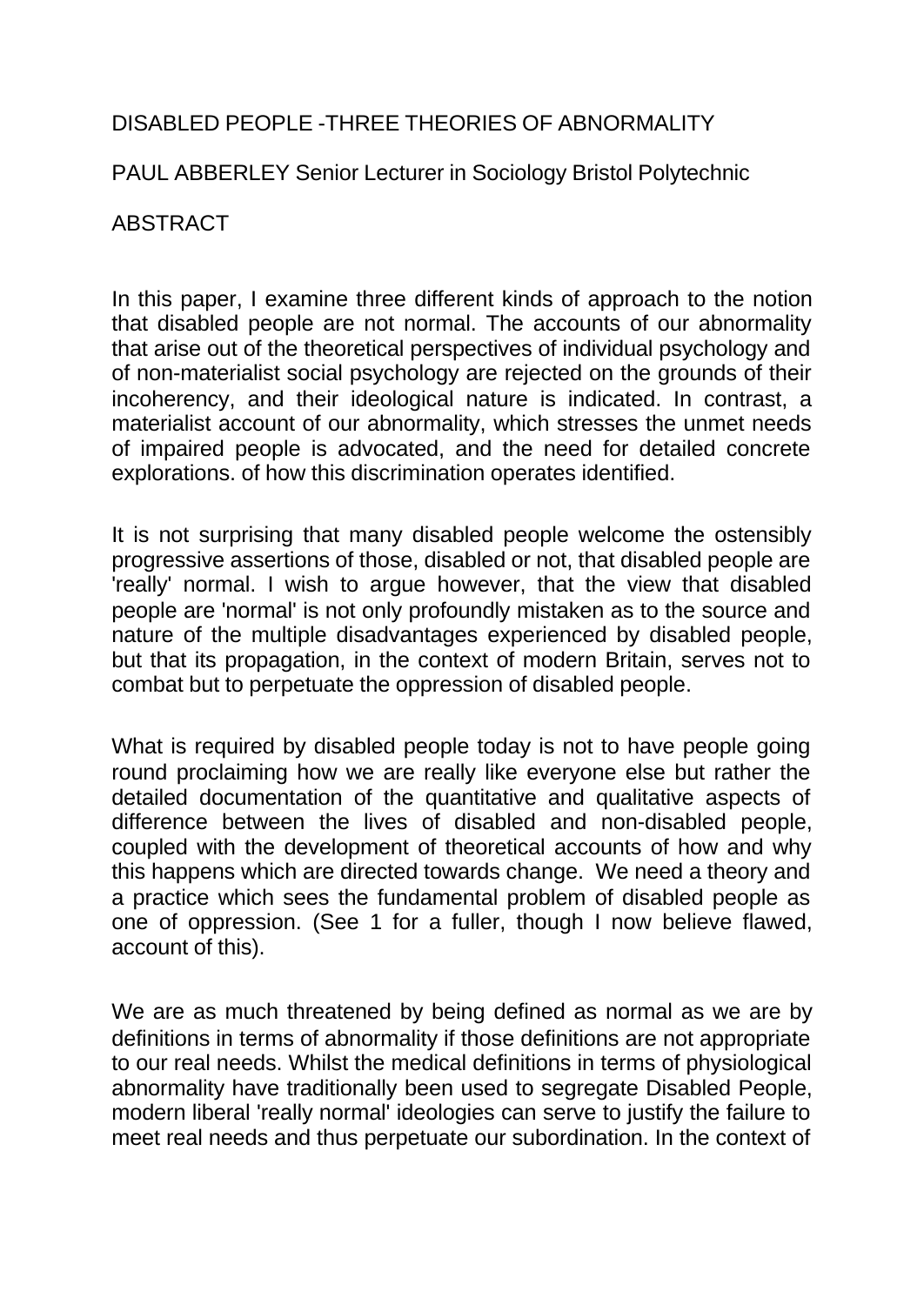the projected moves toward Care in the Community, this assumes particular importance.

The problem that disabled people face does not consist in our being regarded as 'abnormal'. Rather it is in the ways in which that abnormality is understood and explained, and in the practical and policy consequences of these theories.

I shall therefore, in this paper, discuss some of the ways in which the abnormality of disabled people has been conceptualised in the literature concerned with disability, and the implications of such theories for Disabled People.

#### INDIVIDUAL PSYCHOLOGY

The dominant approaches in psychology in the first half of this century were summarised by Kammerer in 1940 as follows:

"Although there is agreement that personality maladjustment results from crippling, there are essentially two points of view as to how it actually occurs. The first seems to assume that the presence of any sort of crippling or physical handicap is sufficient in itself to occasion the development of personality disorder. The second viewpoint maintains that in cases of personality maladjustment, the crippled child has been subject to unwise family influences" (2) .

Allen and Pearson (3) had concluded, on the basis of case studies, that "It is as essential to treat the relationships between the child and his parents and the attitude of the latter towards the disability at the time of its occurrence, in order that the personality may not be crippled as it is to treat the disease itself. Such a crippling of the personality is probably a more serious menace to the future happiness of the individual than a very marked physical disability".

Whilst the Adlerian Rudolf Dreikurs argues in 1948 that:

"Not what the child has - in hereditary endowment and environment - but what he does with it, is all important. Courage and social interest, or the lack of them, determine whether a disability permits a good adjustment or leads to permanent failure" (4)

Since then individual psychology and its therapeutically oriented offshoots have continued in this vein, and debated the degree and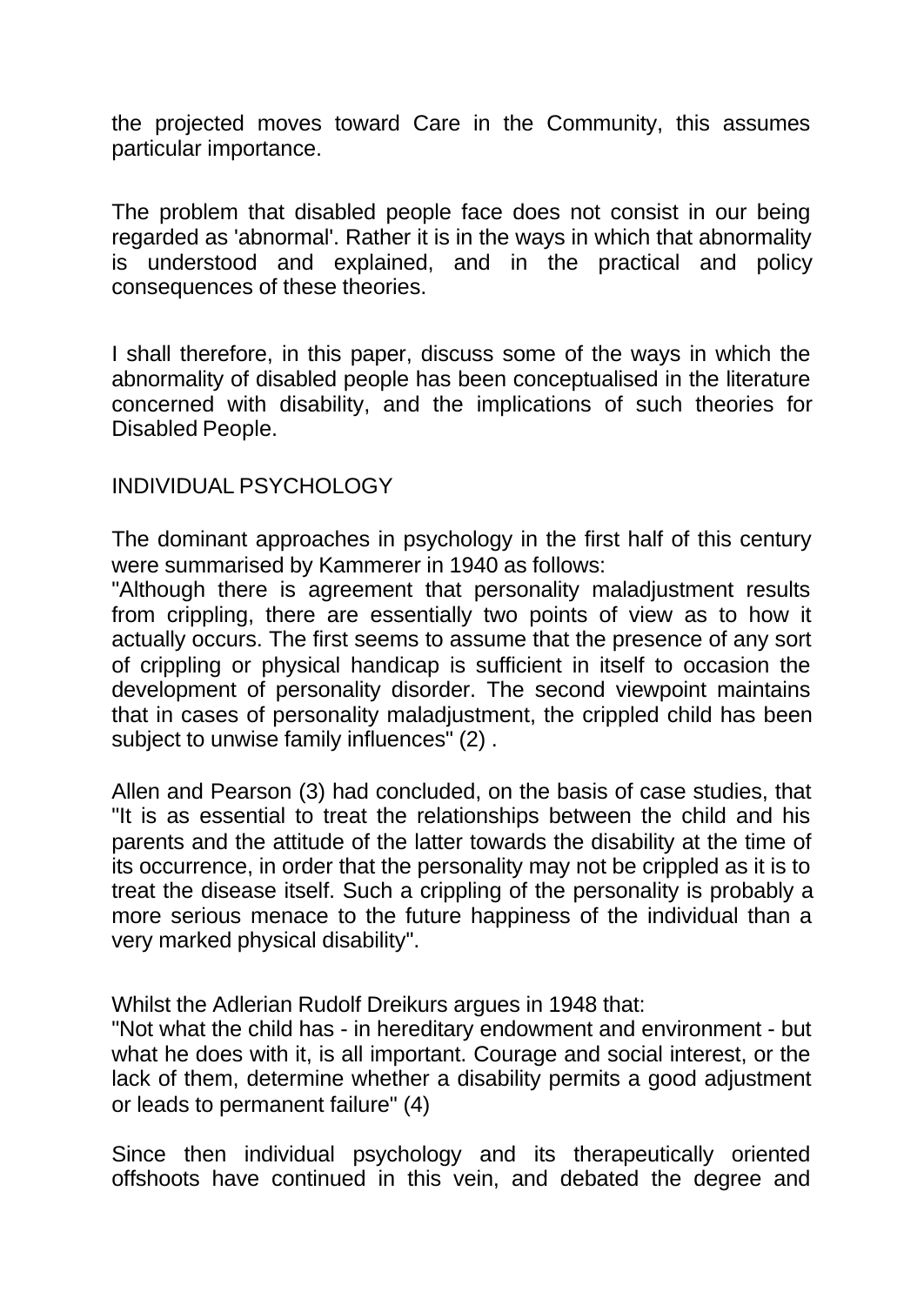nature of pathology supposed to follow, directly or indirectly, from impairment.

For example Harper and Richman (5) claim to identify greater degrees of behaviour inhibition than in control groups. Anderson and Clarke (6) identify low self esteem as characteristic of disabled adolescents, and Kasprzyk (7) finds despondency in spinal injured people. These psychological pathologies are attributed to failure to come to terms with impairment (8, 9).

Such research is systematised and operationalised as therapy through the application of Bereavement theory, developed as a way of conceptualising normal and 'healthy' mourning of the loss of a loved one, to disablement -"Patients must be allowed to come to terms, they must grieve and mourn for their lost limbs, lost abilities or lost looks and be helped to adjust to their lost body-image. Personally, I doubt if anyone who has not experienced the onset of irreversible disability can fully understand the horror of the situation" (10)

What is particularly telling about this quotation is that, whilst counselling that the disabled person go through the 'normal' process of bereavement, deemed to be generally effective in relation to another's death, grave doubts seem to be expressed about the process's efficacy as far as disablement is concerned. Disablement, which is here equated with 'lost body-image' is deemed more 'horrible' than the death of one's nearest and dearest.

A more theoretically sophisticated account of processes of 'recovery' from impairment, which argues that a new 'healthy but disabled' self can be constituted, again asserts the validity of the metaphor of death. "The transformation of a patient to a healthy person again is a triumphant victory. Yet a death has occurred; and it is critical that this death is acknowledged. The body has undergone major alterations. It is not the same body. A new self has risen from the ashes of the old body". (11)

Now it is not my intention to deny all validity to the studies cited above, although individually many of them may contain substantial deficiencies, particularly a 'sex neutral' approach which implicitly grants total primacy to the disabled status over all others in a person's life. It is true that to find oneself suddenly unable to move, or breathe requires some 'adjustment'. Rather I would say that such research tells us much more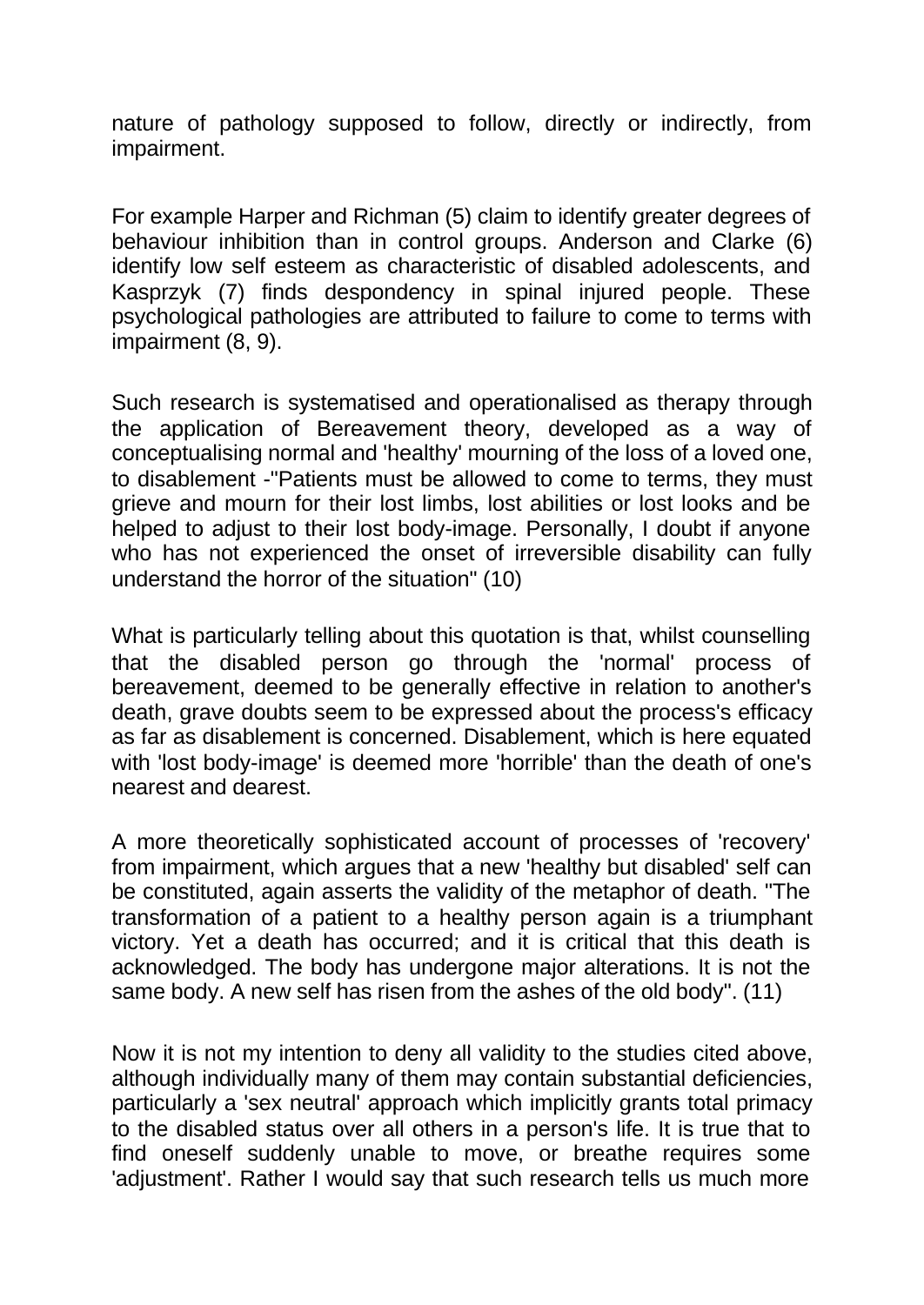about the fears and values of the researchers and the society in which they live than it does about disability. It is however hard for disabled people to convince able-bodied people that this is the case, since their horror at the prospect of their own disablement is so great that they tend to attribute such assertions either to an arrested mourning process or to an abnormal heroism.

So convinced are such people that to be impaired is to 'die' that no amount of protestation to the contrary seems to make any difference. This should lead us to harbour severe doubts about the 'scientific' nature of such research, since it seems to already know the answer before it goes out to investigate.

The main deficiency of such approaches, however, is that they locate the 'problem of disability' in the individual and in the effectivity or otherwise of her/his adjustment to a set of beliefs values and practices which are taken for granted.

In contrast to this, I wish to argue then that IF disabled people display psychological abnormalities it is because they have been socialised into such traits as a result of the ways in which society meets, or fails to meet, our needs, and that the claim that such features are a consequence of impairment is itself an aspect of the oppression of disabled people since it misidentifies, and thus does nothing to overcome, the main source of psychological distress.

Disabled people do not need to deny the individual psychological costs they pay, rather we need to identify them as a most directly experienced aspect of oppression, and dispute not the existence of psychological distress in disabled people but the kinds of causal account that are produced.

We may usefully draw an analogy here with the womens movement, where it soon became apparent that if the real extent and nature of sexual oppression were to be understood, and services appropriate to real needs struggled for, feminist psychologies which recognised the individual consequences of collective oppression, and traced their causes beyond the individual to the mechanisms of that oppression, would have to be developed.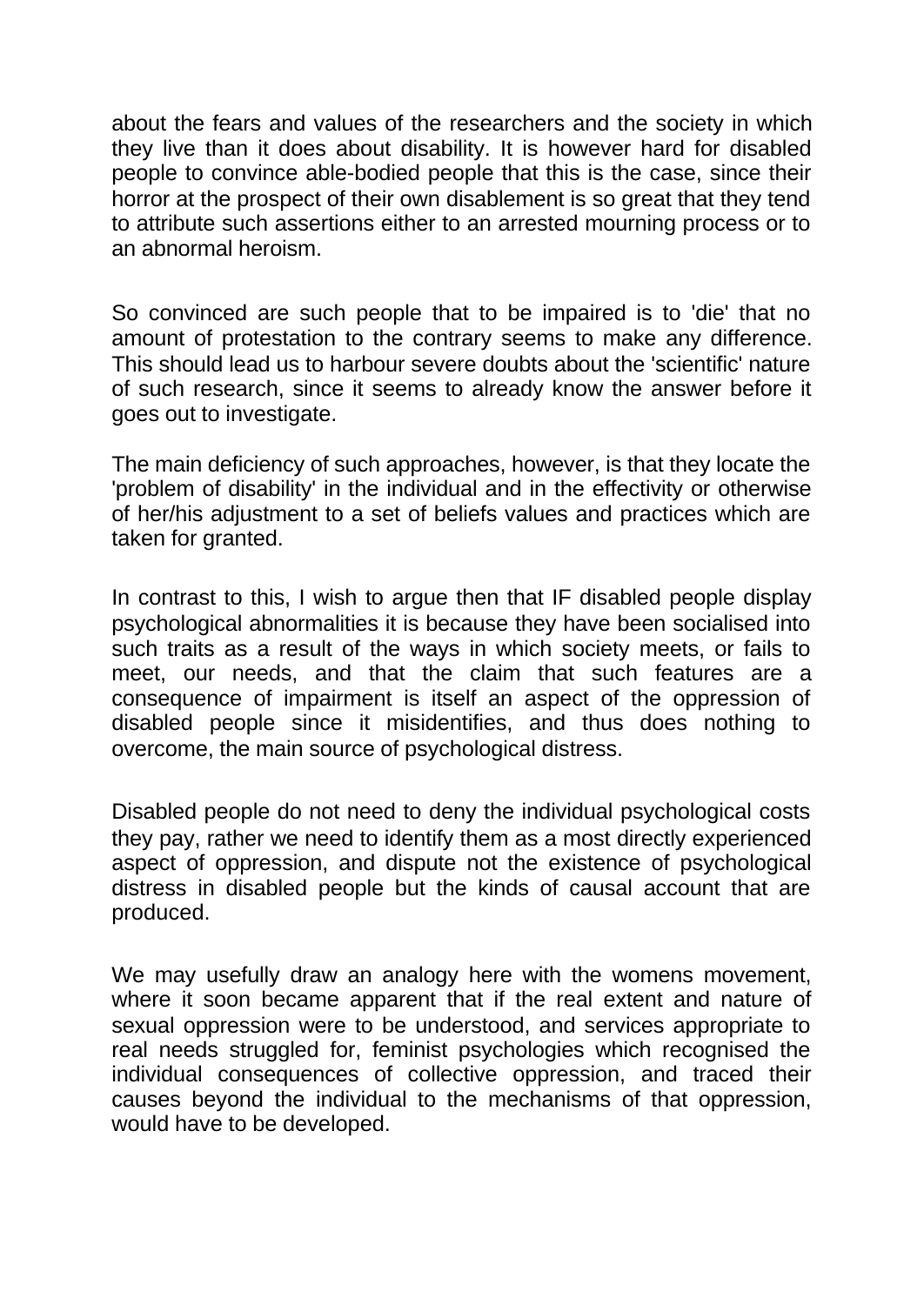It was argued that it would be surprising if the institutionalized inequality produced by social definitions did not exact a psychological price from subordinated groups - for example, Carmen et all (12) argue - "Since men hold the power and authority, women are rewarded for developing a set of psychological characteristics that accommodate to and please men. Such traits submissiveness, compliance, passivity, helplessness, weakness have been encouraged in women and incorporated into some prevalent psychological theories in which they are defined as innate or inevitable characteristics of women. However they are more accurately conceptualized as learned behaviours by which all subordinate group members attempt to ensure their survival behaviours such as inhibition, passivity and submissiveness do not lead to favourable outcomes and playa role in the development of psychological problems."

Fanon makes a parallel point as regards racism, at the beginning of Black Skins White Masks, where he states: "I am talking of millions of men (sic) who have been skilfully injected with fear, inferiority complexes, trepidation, servility, despair, abasement" (13).

Individual psychological adjustment studies, then, fail to provide a useful analysis because they do not locate the disabled person in a society which contains a whole set of beliefs, practices etc surrounding disability and fail to see the consequences of these practices as expressed in the psychology of the individual disabled person. Rather, they are presented as an individual property, following from the impact of impairment on the 'self', what are in fact learnt behaviours.

Furthermore, this obsession with the 'embattled self' can lead to the systematic ignoring and 'translation' of real material concerns into 'repression of mourning'. For example, the concerns expressed in the following extract seem to be done a grave injustice if they are 'translated' into 'mourning of lost body image' - "After my pelvis twisted I felt dreadful when I had to give up work, it was the most shattering experience I had had, because going out to work you felt part of society, you were contributing, you were earning your money. You also had your friends that you went to work with, and then suddenly you were cut off, you were in the house alone. Also of course financially you were worse off. You were lonely, you felt useless, on the scrap heap, finished" (14) .

Far from expressing the psychological abnormality of the disabled person, if we remove the first four words from this quotation we are left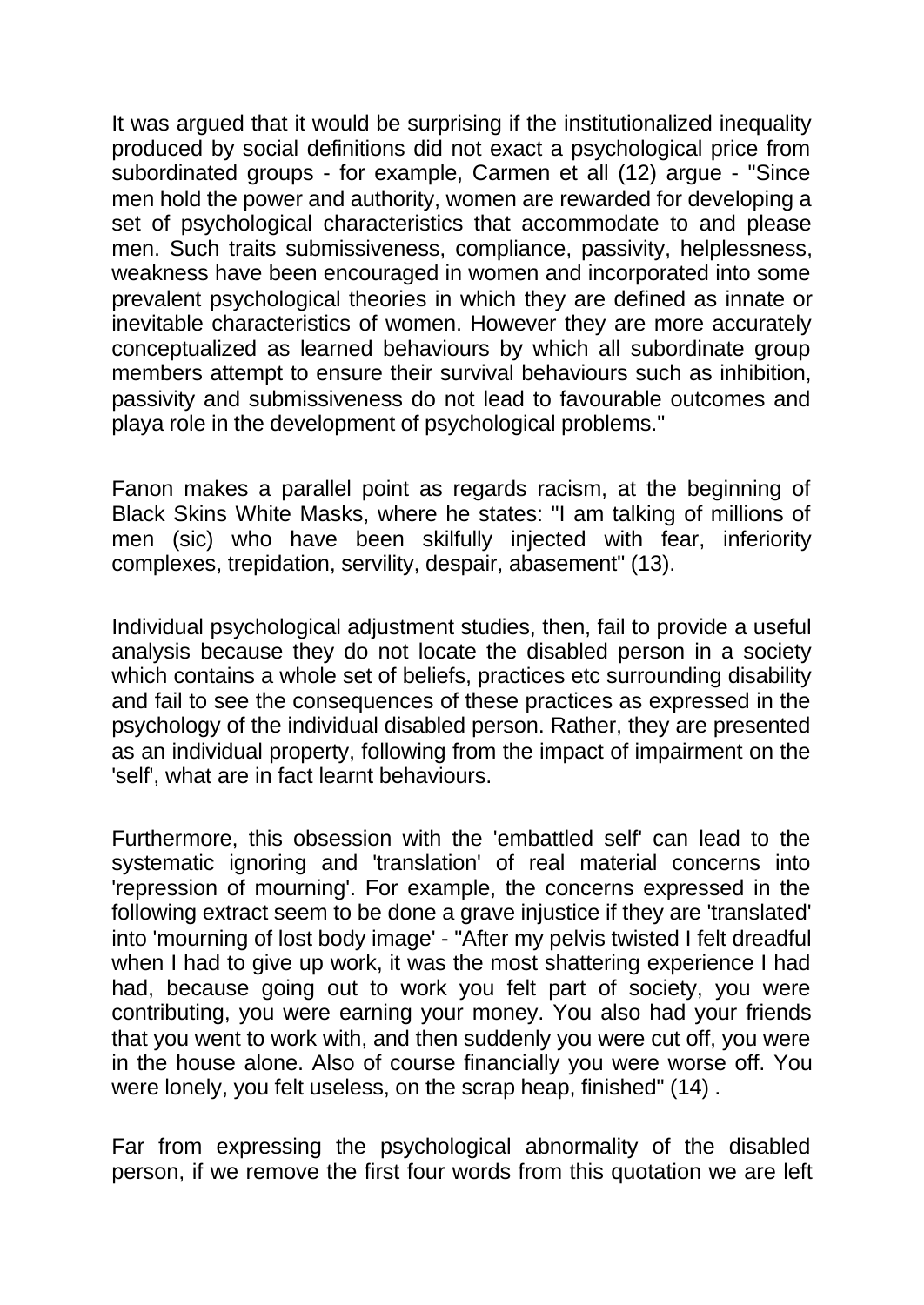with something indistinguishable from the kind of remark cited in ablebodied people's accounts of unemployment.

Here, and in many other examples where the investigator does not start out with a presupposition of abnormality, the psychological makeup of disabled people seems startlingly similar to everybody else's. It is not here then that our abnormality lies.

Ideas about the abnormality of disabled people that arise out of research based on adding together the particular psychological attributes of individual disabled people are then systematically misleading, since they fail to include 'social forces, structural features of society, institutional factors and so on' (15) in their explanations. In other words, because they treat disability as if it were the same thing as impairment.

#### SOCIAL PSYCHOLOGY

Social psychology, in apparent contrast, has focused on social attitudes towards disabled people as the causal nexus, and is thus not open to this criticism. Whilst this research largely fails to explicitly investigate the relationship between disabled people's experiences and the attitudes that are putatively held together by those around them, the implication drawn has been that psychological pathology supposed to characterise the disabled person is to be explained by their experience of the negative attitudes of society in general. The 'problem' to be explained is thus still 'the disabled person' not the society in which she/he lives. Thus, for example, Bull and Rumsey (16) argue that for visibly different children negative social feedback results in low self-esteem. It is still the disabled person's 'problem' that requires explanation, but the explanatory structure is no longer bounded by the individual's psyche, rather the belief system of the whole society is where answers are looked for.

This allows for the development of a whole range of descriptive studies, spanning the gamut of research methods available to the investigator, designed to explore, with increasing subtlety, the nature and range of prejudice to which disabled people are subjected. From the general and unsurprising identification of 'negative attitudes' (17,18), these attitudes are documented in more detail (19, 20, 21).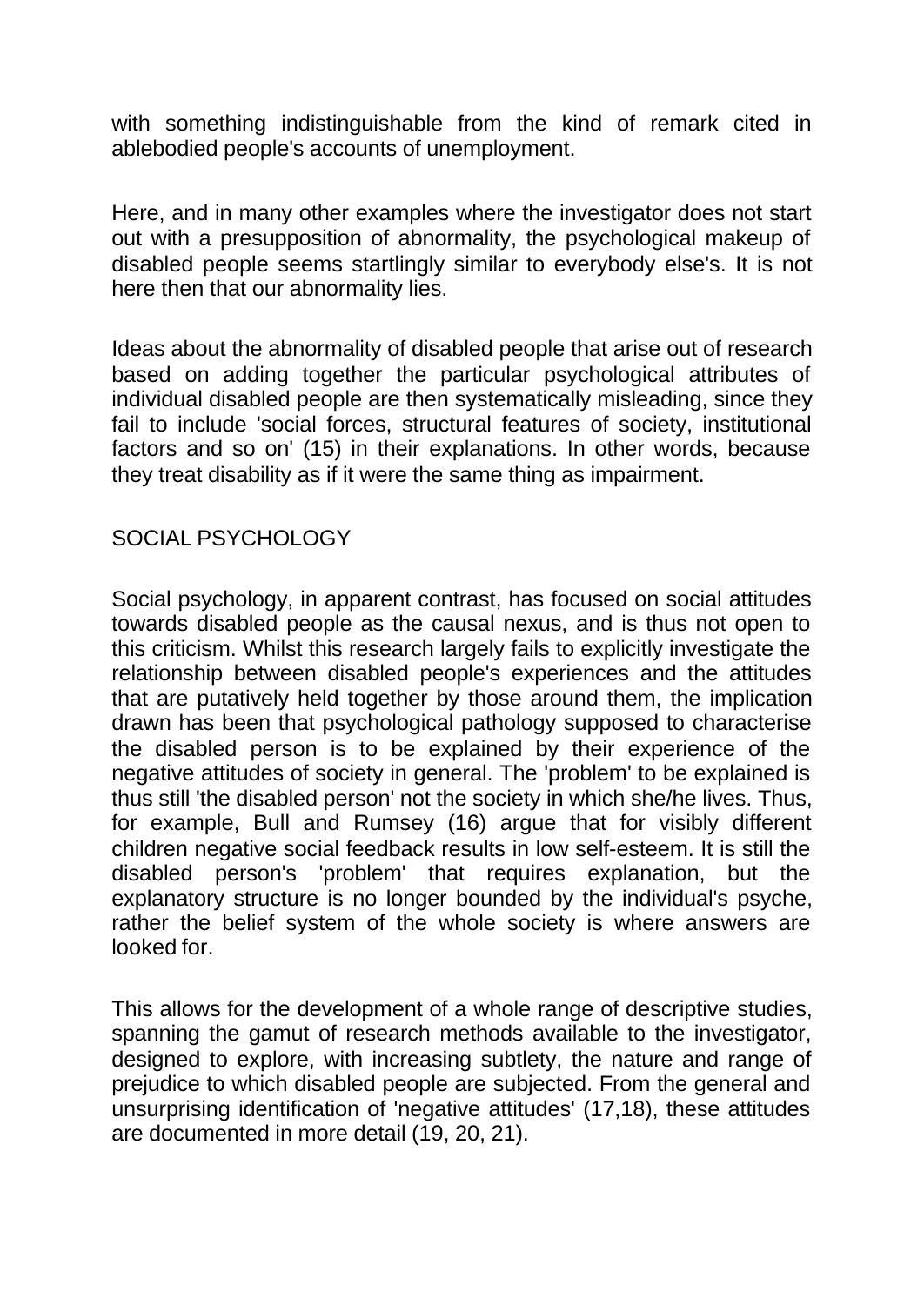Other researchers have pursued the contention that it is the particular impairment, rather than the activity restriction experienced by any individual, that determines the nature and extent of negative attitude. (22, 23, 24). Following this line of investigation has resulted in the construction of distancing scales. For example Tringo (25) where preference for 'physical' impairment over 'sensory', and 'sensory' over 'brain' is identified, and within 'physical' a ranking in terms of supposed debilitation, which seems related to visibility of impairment, identified. Particular attention has been placed upon dento-facial appearance. (26)

Paradoxically, this move beyond the individual to the social has resulted in a much more pessimistic prognosis for disabled people. If the 'problem of attitude' is not primarily located in the individual, but in the society, then no amount of individual effort at 'adjustment' to impairment can solve it. Whilst the quantitative researchers referred to above, following the innate cautiousness of their method, make few explicit generalisations and predictions, no such reticence characterises the qualitative studies of disabled people produced by researchers of the Interactionist school.

#### INTERACTIONISM

The best known Interactionist accounts of disablement employ the concept of 'stigma' and have their origin in the work of Erving Goffman (27). Through the seductive manipulation of 'telling' autobiographical quotation interspersed with an account of personality formation through social interaction following the approach of G H Mead, Goffman produces an account of the disabled personality moulded by an infinity of stigmatising encounters, like a pebble sculpted by the action of the waves. whilst mechanisms, sometimes of 'passing', more often of 'coping' are described, we are left with the impression that 'shameful difference' and its consequences are an immutable fact of social life, for physically impaired people: "it is possible that there are no exemptions for incapacity in such areas as aesthetic norms". (28).

In this tradition, the proceedings of a more recent conference (29) seem to contain all the deficiencies of earlier work which employed the concept. In her summing up Coleman reveals the ultimate poverty of a perspective which poses questions only to deem them unanswerable "We began this volume with two basic questions: what is stigma and why does stigma remain? Because stigmas mirror culture and society, they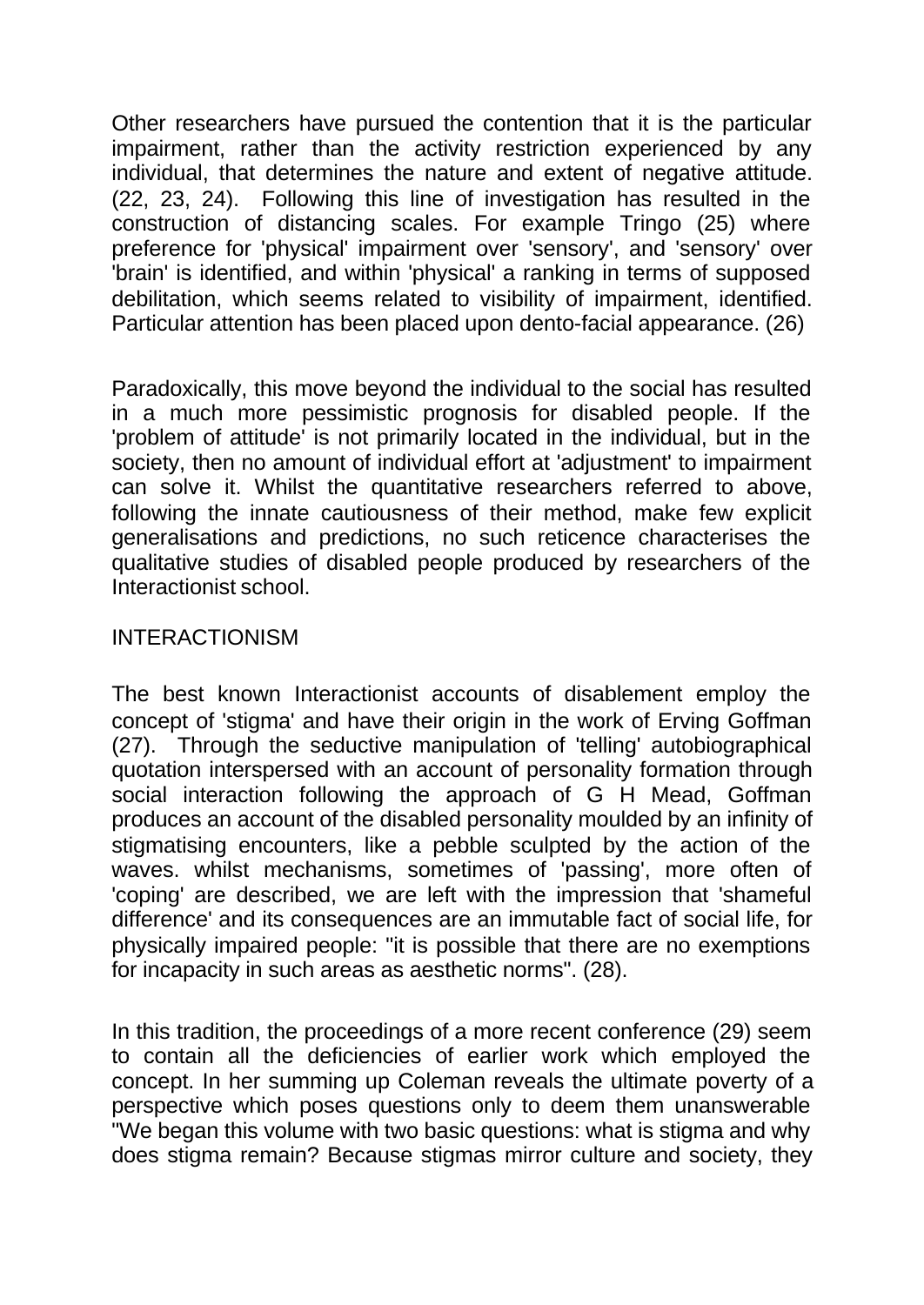are in constant flux, and therefore the answers to these two questions continue to elude social scientists" (30)

She goes on to assert the ever-present danger of the 'normal' falling into a stigmatised condition - "What is most poignant about Goffman's description of stigma is that it suggests that all human differences are potentially stigmatizable the truth is that any 'non-stigmatised' person can easily become "stigmatised'" (31).

A point to note here is that this, and other such assertions about the variability of social norms, is simply not true. The only way, in the real world that it is at all 'easy' to become stigmatised is to fall into one or more of the pre-existing categories of stigmatisation. The negative attributions of stigmatised roles are in fact as hard to acquire as are the positive attributions of socially approved ones. The reason for this is that despite what Interactionist social scientists and method actors might think, we are not dealing with 'roles' in a dramaturgical sense at all, but rather with people's lives, circumscribed and determined by social structure, and not a proscenium arch.

In answer to the question 'why does stigma persist?' even the most recent products of Interactionism shy away from the realities of social structures preferring to provide an 'answer' in terms of the spurious generalities of 'eternal verities'. "The ultimate answers about why stigma persists may lie in an examination of why people fear differences, fear the future, fear ,the unknown, and therefore stigmatize that which is different and unknown. An equally important issue to investigate is how stigmatization may be linked to the fear of being different" (32).

Now, it is extremely dubious that people do, in general fear 'differences, the future, the unknown', and that they 'therefore' stigmatise people who represent them. Rather, as documented in some of the research cited above on degrees of 'distancing', people fear and stigmatise fairly specific things, people and conditions, even though they may admittedly know very little about them. But because it operates only at the level of ideas, without any attempt to specify why particular ideas are held in particular societies at particular times, other than by reference to other ideas, Interactionist social psychology can only describe peoples' beliefs, not explain them. Its accounts, however accurate at this level, remain stuck at this preliminary stage of scientific enquiry.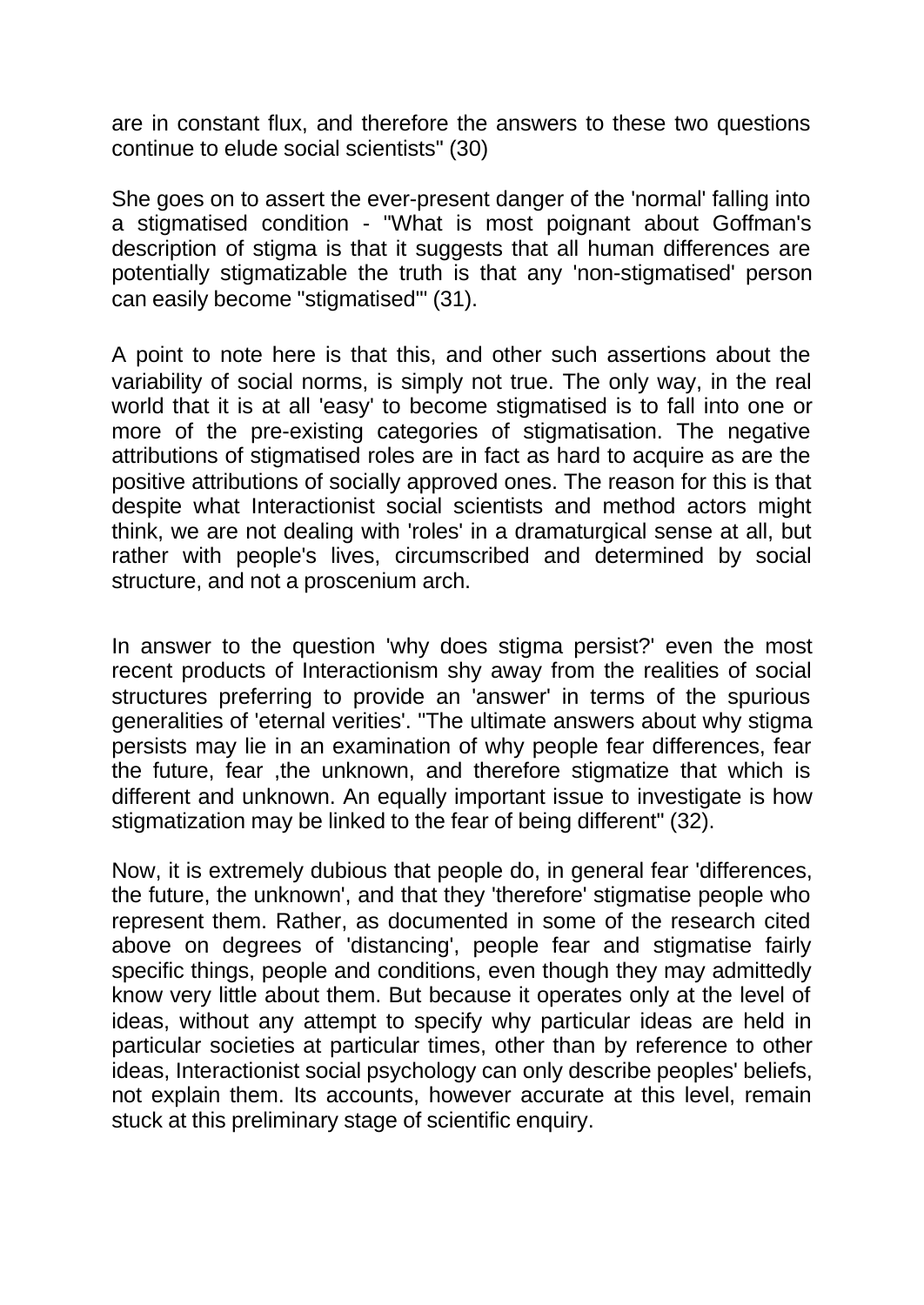Furthermore, as cogently argued by Finkelstein (33) Goffman, in borrowing the concept of stigma from ancient Greece, where it referred to 'a bodily sign cut or burned into the body and advertising that the bearer was a slave..' (34) chooses to interpret its meaning as one of 'blemish and ritual pollution' rather than of the power and inequality which allowed one person to be a slaveholder and compelled another to be a slave. Most people today, though not of course the ancient Greeks, would agree that the latter is the true meaning of the brand, the former its ideological justification. It is telling that a theory unable to recognise the nature of power relationships in today's society, should exhibit a similar incapacity in its assessment of ancient history. Theories which ignore power conflicts and subscribe to a consensus view, as interactionism does, have no choice but to see existing inequalities as inevitable.

The sociological Functionalism of Eda Topliss arrives at a similar conclusion, despite her humanitarian distaste for what she sees as Goffman's 'jaundiced view'. "The values which underpin society must be those which support the interests and activities of the majority, hence the emphasis on vigorous independence and competitive achievement, particularly in the t occupational sphere, with the unfortunate spin-off that it , encourages a stigmatising and negative view of disabilities which handicap individuals in these valued aspects of life." (35)

These kinds of account, which span the blurred borderland between social psychology and sociology, in effect justify the 'abnormality' of disabled people by claiming that it is inevitable. Any society, they argue, must discriminate against impaired people to safeguard its own general health. Again, then, we find our 'abnormality' being explained ultimately in terms of our impairment, which qualifies us for admission to an unavoidably disadvantaged category of people.

#### MATERIAL ABNORMALITY

For all its deficiencies, the OPCS surveys of Disability in Britain make clear that an overwhelming feature of the disabled state is poverty (36). It is this, the economic dimension of disablement, that the perspectives we have considered so far so, conspicuously fail to address. Rather by producing individual l or social accounts of disabled individuals' pathology in society, any economic disadvantage is presented as a byproduct of incapacity or of prejudice. It would be equally reasonable,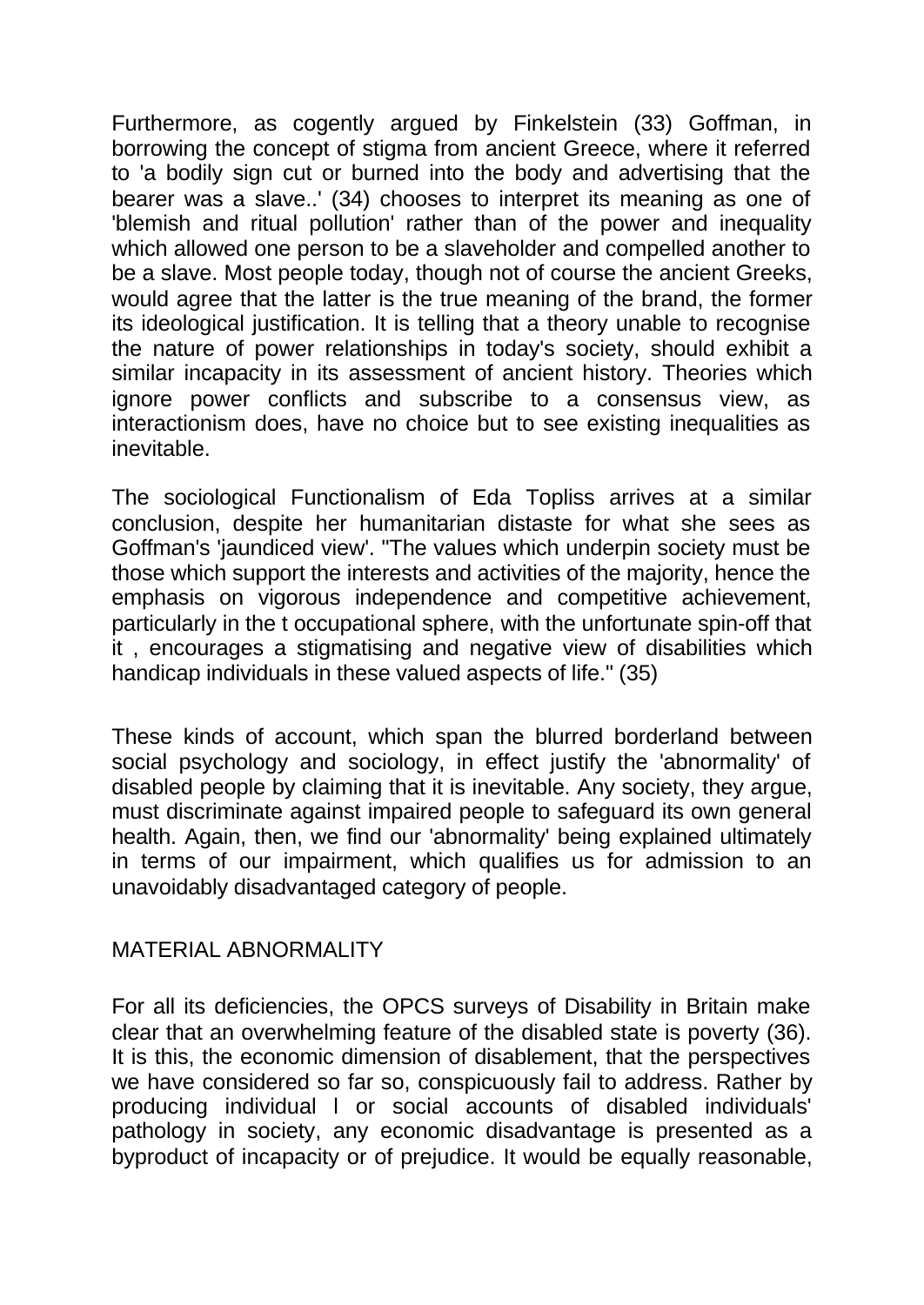however, to say that rather than disabled people being generally poor and powerless because people are prejudiced against us, people being prejudiced against us because we are poor and powerless. Such accounts locate the 'abnormality' not in disabled people, but in the society which fails to meet our needs. This kind of definition is perhaps most concisely encapsulated in the UPIAS definition, where "Disability is caused by a contemporary social organisation which takes no or little account of people who have physical impairments" (37) .

On such a view, our abnormality results from the failure of society to meet our 'normal' needs as impaired people, which are different from those of some, but by no means all, of our fellow citizens. Our abnormality consists in us having, compared to the general population, a particular and large set of our human needs unprovided for, or met in inappropriate and disempowering ways. The most familiar of these are in the areas of physical access and transportation, but in almost any aspect of life an impaired person is likely to confront a disabling dimension. It is in this sense, of having an abnormal number of our normal needs unmet that I think it right to speak of disabled people as not being normal. This abnormality is something we share with women, black, elderly, gay and lesbian people, in fact the majority of the population. To understand the specific nature of the abnormality experienced by disabled people we need not only to document a general failure to provide for needs. We must also investigate how legislation framed in terms of the 'normal' citizen systematically disadvantages us, creates and perpetuates our abnormality. By so doing we start to produce accounts of what needs changing if the oppression of disabled people is to be overcome, we start to develop a disabled perspective which we can progressively apply to all aspects of society. In doing so we are going beyond the consideration of the facts of disadvantage to uncovering the mechanisms through which it is produced and perpetuated.

For illustration and example, I will consider some recent legislation, and show how its failure to treat disabled people as having special, 'abnormal' requirements results in disadvantage.

An examination of the implications of the Social Security 'Reforms' of April 1988 (38,39) indicates how regarding disabled people as 'normal' results in a substantial increase in disadvantage.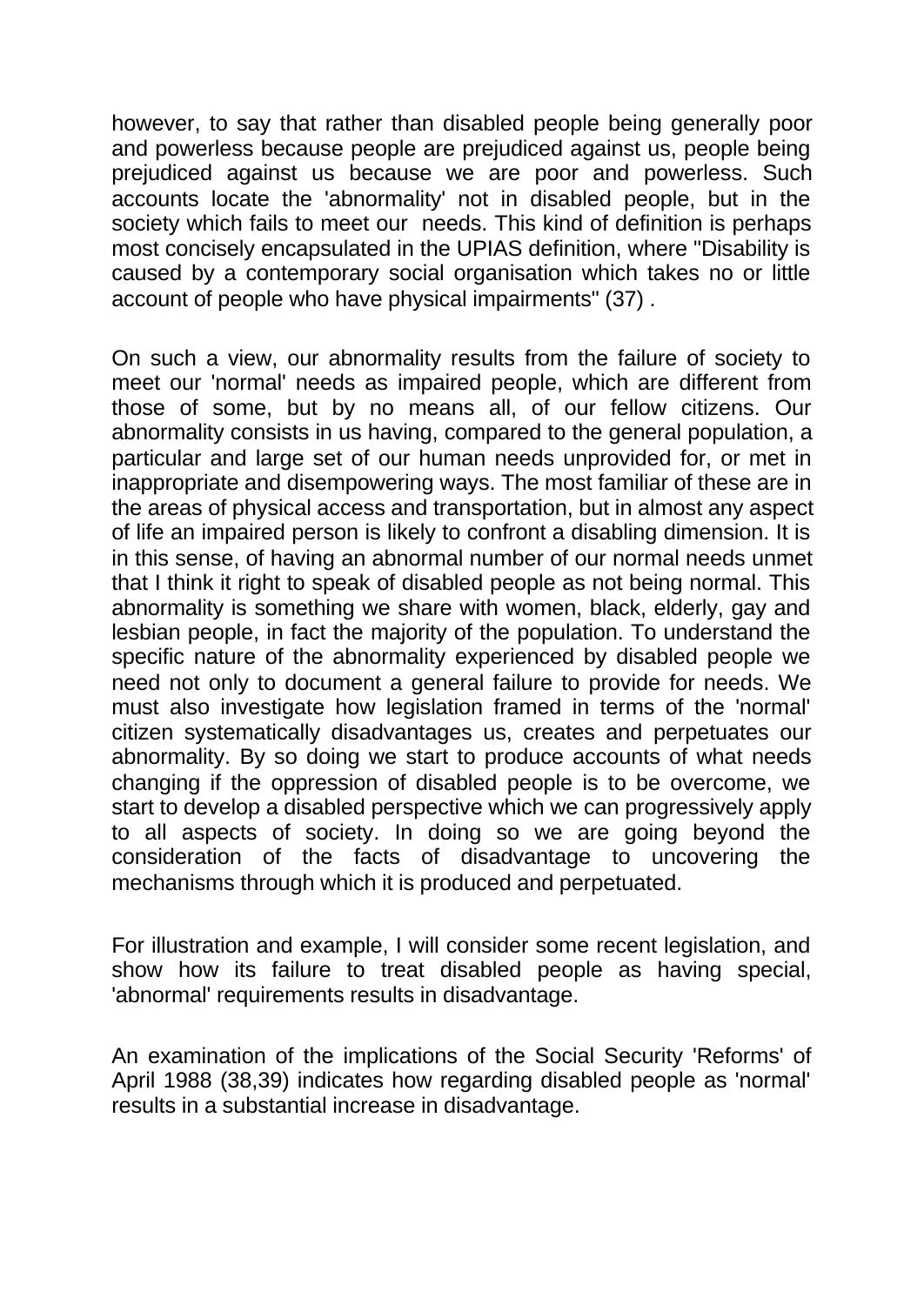Under the previous system of benefits, unemployed disabled people could claim social security at a higher rate, and were also eligible for a number of Additional Requirement Payments to meet such needs as extra laundry expenses, special dietary requirements, extra heating, wear and tear on clothing etc which were a consequence of specific disabilities. For all its deficiencies and inadequacies, this system in principle recognised that the needs of disabled people are often different from those of the 'normal' claimant.

Under the new Social Fund, the higher long term benefit rate was abolished and the ARPs replaced by flat rate premiums, which are not geared to specific needs but based on two categories of basic and severe disability.

A system of transitional payments is in operation, which slow down the effects of these changes on current claimants. "

Under the single payments system grants, involving certain rights to payment backed up by a right of appeal to an independent tribunal, disbursed some £350 million in 1986/7.

The Social Fund, limited in expenditure to £203 million in its first year, made discretionary loans, with no right to appeal decisions. The system involves an obligation to provide evidence of having sought help from charities, friends and relations and even if this can be provided and the request deemed a reasonable one, no payment will be forthcoming if it involves the breach of cash limits.

Hardship is clearly caused to disabled people (40,000 on government estimates, up to half a million according to the Disablement Income Group) who are able to live in the community thanks to ARPs which they will no longer receive. Some of these will doubtless be forced back into residential care as the value of the fixed transitional payment is eroded by rising costs and inflation or as their condition leads to further special requirements.

For individuals hoping to make the move from institutional care to living in the community the situation is far more problematic than it was before. with no right to payment for essential items, and community care grants cash limited and discretionary, both the initial move and its long-term viability are thrown into question.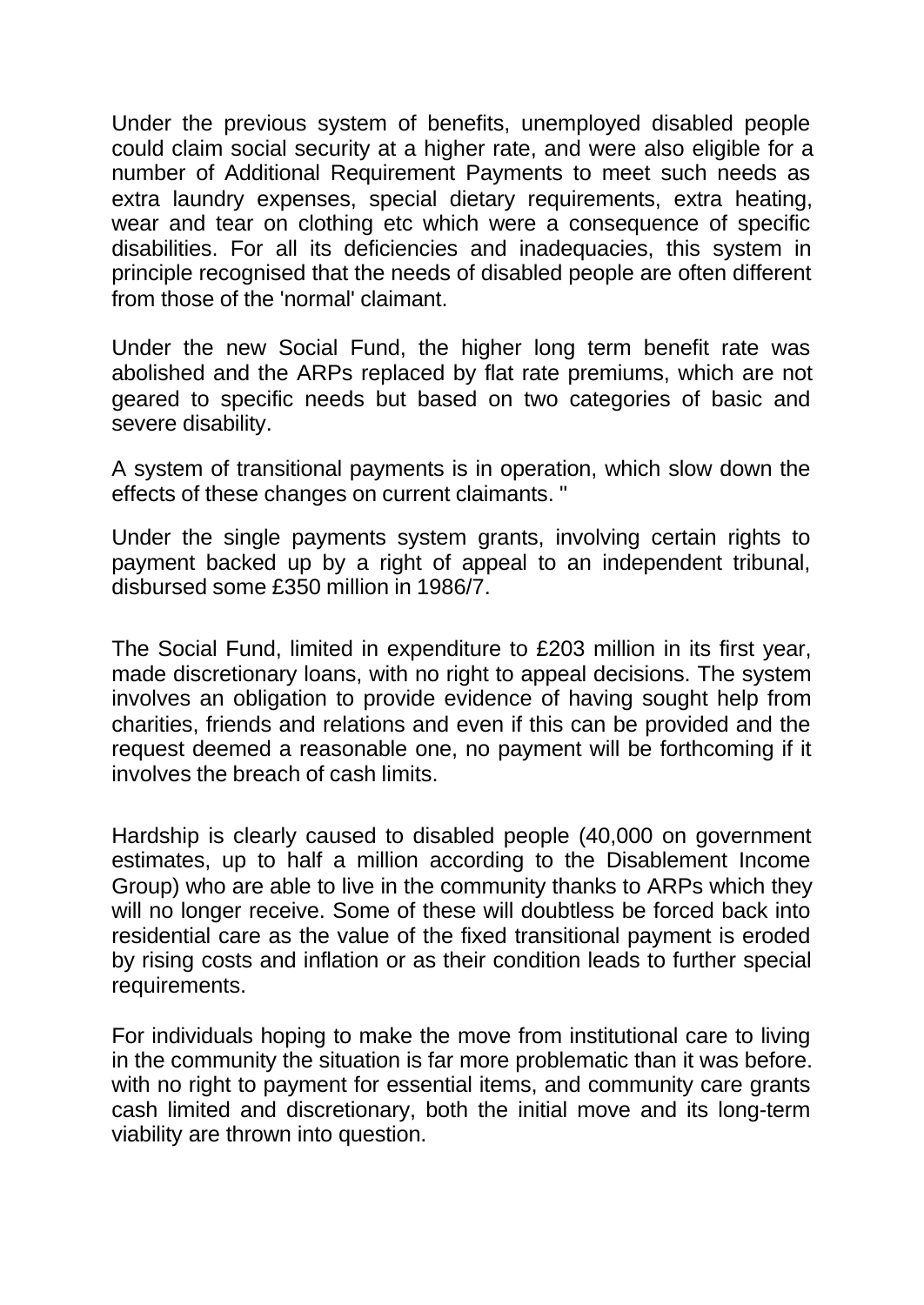Whilst other sections of the population are clearly severely effected by Government policies, disabled people experience these particular 'reforms' as an attack on their human right not to be incarcerated without trial and conviction, in so far as it renders it in some cases impossible to live outside institutions. The abolition of need based ARPs, and the consequence treatment of disabled people as 'normal' welfare recipients, is by no means a desirable kind of 'normality'.

The field of housing provision is another area where the special needs of disabled people make it necessary to develop specialised knowledge and policies, to recognise that disabled people are done no service by being regarded as normal.

The vast majority of owner-occupied housing in Britain is unsuitable for people with major physical disabilities. The least satisfactory housing tends also to be that inhabited by sections of the population of which disabled people form a disproportionately large percentage, elderly people and people **on** low incomes.

Local authorities have always been the main providers of wheelchair and mobility adapted housing, and although the actual number of such dwellings has decreased between the periods 1970/81 and 1982/86 due to an overall decline in their house- building programme, the percentage of wheelchair and mobility adapted housing has increased in this period. As far as the main alternative source, housing associations, are concerned, an expansion in their activity in the 1980s has been accompanied by a declining proportion of adapted housing, and a decline in actual numbers (see table below).

Provision of wheelchair and mobility housing as % of total completions

|                               | 1970-81 | 1982-6 |
|-------------------------------|---------|--------|
| Local authority: wheelchair   | 0.5     | 1.3    |
| Local authority: mobility     | 2.6     | 6.8    |
| Housing assoc: wheelchair     | 0.7     | 0.4    |
| Housing assoc: mobility       | 4.0     | 1.2    |
| Average number built per year |         |        |
|                               | 1970-81 | 1982-6 |
| Local authority: wheelchair   | 483.2   | 281.4  |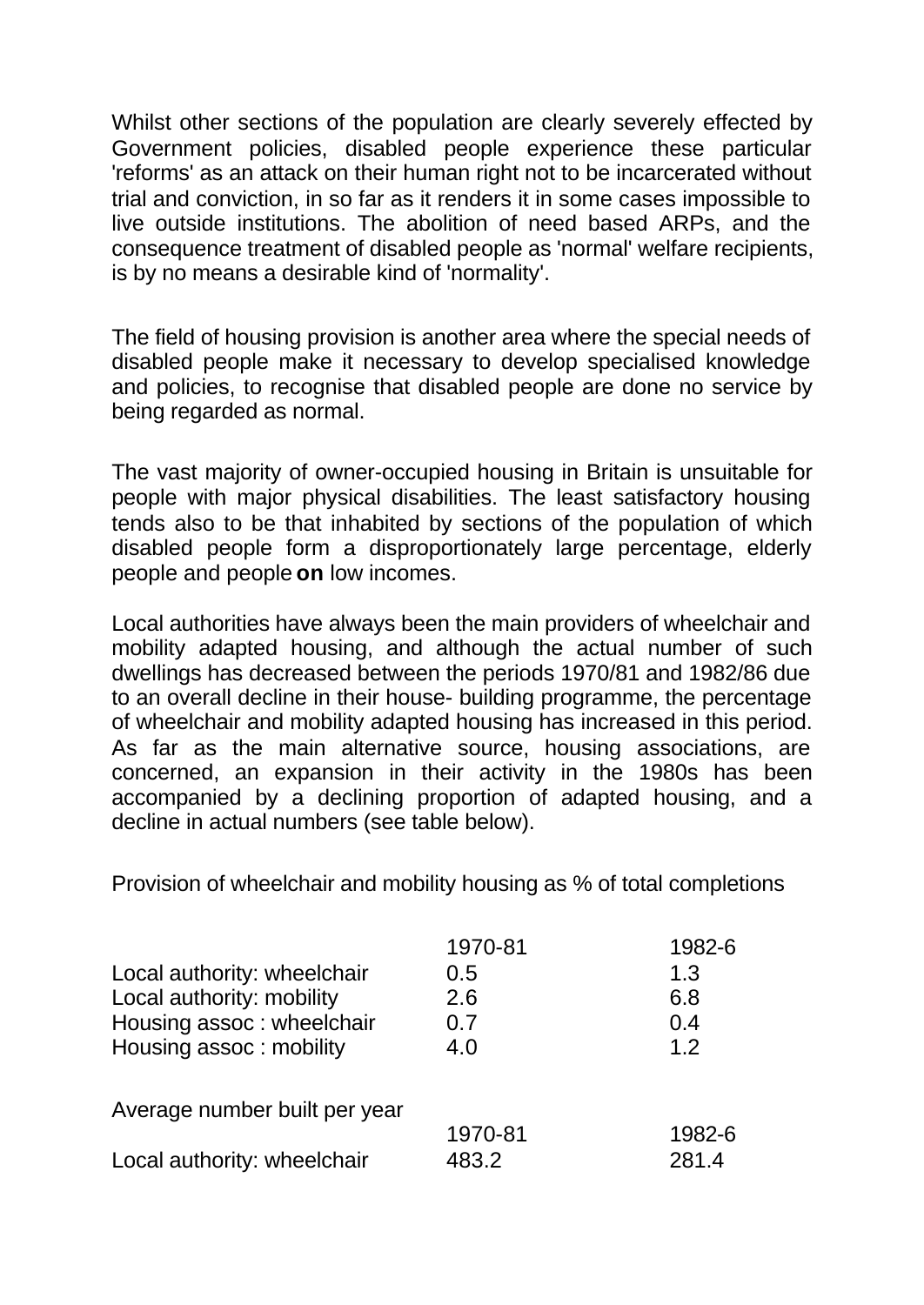| Local authority: mobility                             | 2364.3 | 1693.4 |
|-------------------------------------------------------|--------|--------|
| Housing assoc: wheelchair                             | 105.4  | 42.2   |
| Housing assoc: mobility                               | 587.2  | 138.0  |
| (D.O.E. housing construction statistics, cited in 40) |        |        |

On current performance then, any contraction in local authority building programmes disproportionately disadvantages disabled people.

The area of non-institutional housing which government intends to expand is the 'independent rented sector'. Whilst housing associations, whose performance as far as disabled people are concerned has been scrutinised above, are supposed to form an important element in this sector, the other component is private landlords.

Renting out property is intended to be made a more attractive proposition by a decontrolling of rents, the more general provision of shorthold tenancies etc. None of these measures provides any incentive to carry out the adaptions necessary to make accommodation suitable for disabled people.

Thus the decline in local authority housing budgets has a specific and disproportionately disadvantaging effect upon disabled people, which can only be obscured by regarding disabled people as 'normal'.

Again, Fry's study of difficulties confronted by disabled people in voting in the 1987 General election (41) indicates a series .of problems in the exercise of democratic rights which are to a large degree sui generis, and can only be understood through specific knowledge of disability.

Finally, as regards the Poll Tax, it was on the grounds that disabled people should be treated as 'normal' citizens that the Government rejected the Allen amendment in the House of Lords which would have offered extra rebates to poor disabled people to cover the full cost of poll tax payments wherever they may live.

Such concrete explorations of the effects of social policies an practices on disabled people indicate that any adequate understanding of the oppression of disabled people require macro- as well as micro- level investigation. This is an are. which is only susceptible to research via detailed investigation which, however it is carried out, certainly cannot be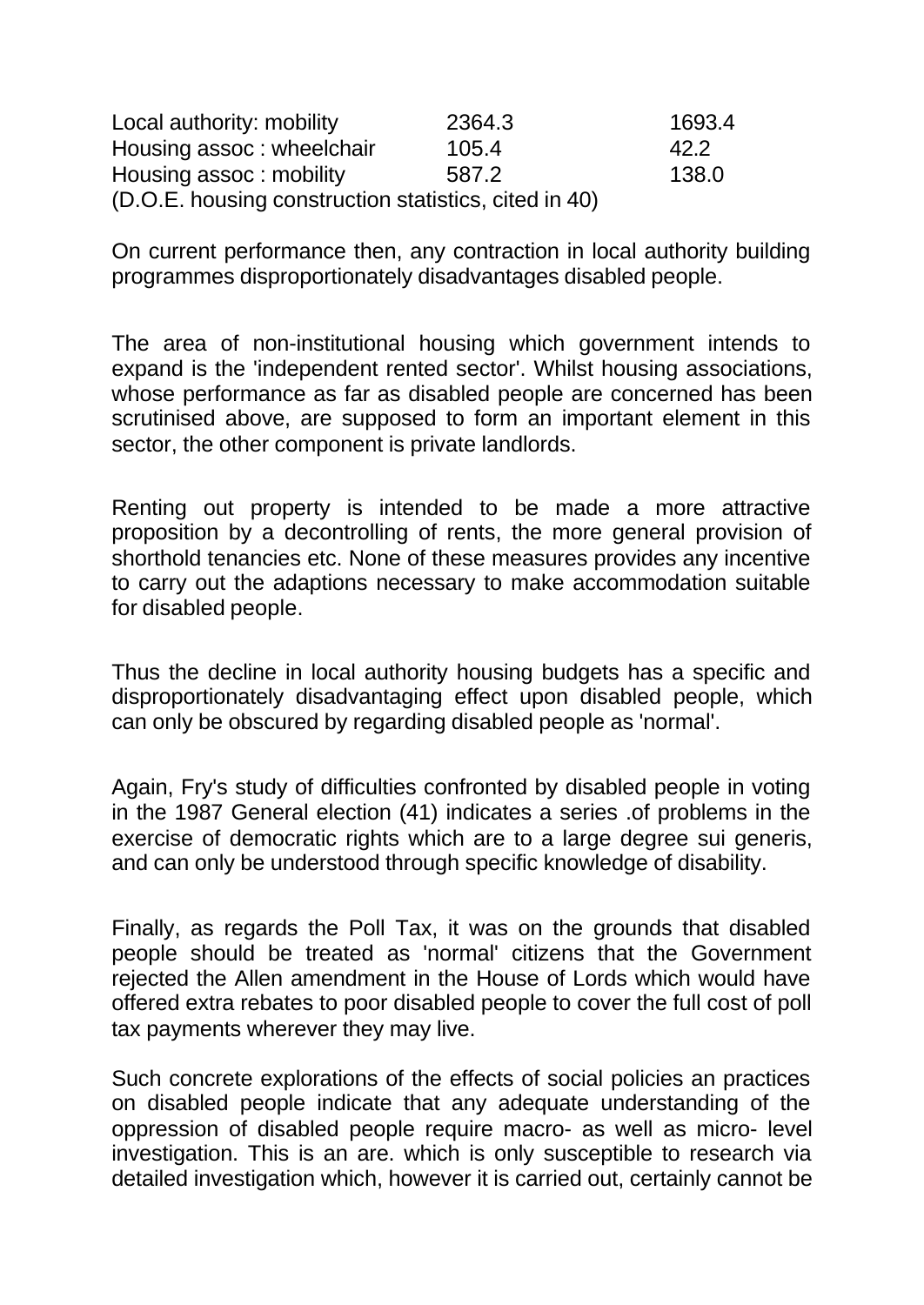in terms of the 'normality' of disabled people, since its concerns mus1 be to explicate the kinds and degrees of difference between the needs of impaired people and the general population, and with the multifarious features of 'normal' social life which prevent disabled people from being 'normal'.

Such investigations also serve to indicate that, rather than being an unchangeable feature of social life, the disablement of impaired people can be overcome, through legislation and practices which remove the impediments to fuller participation in social life.

Paul Abberley October 1991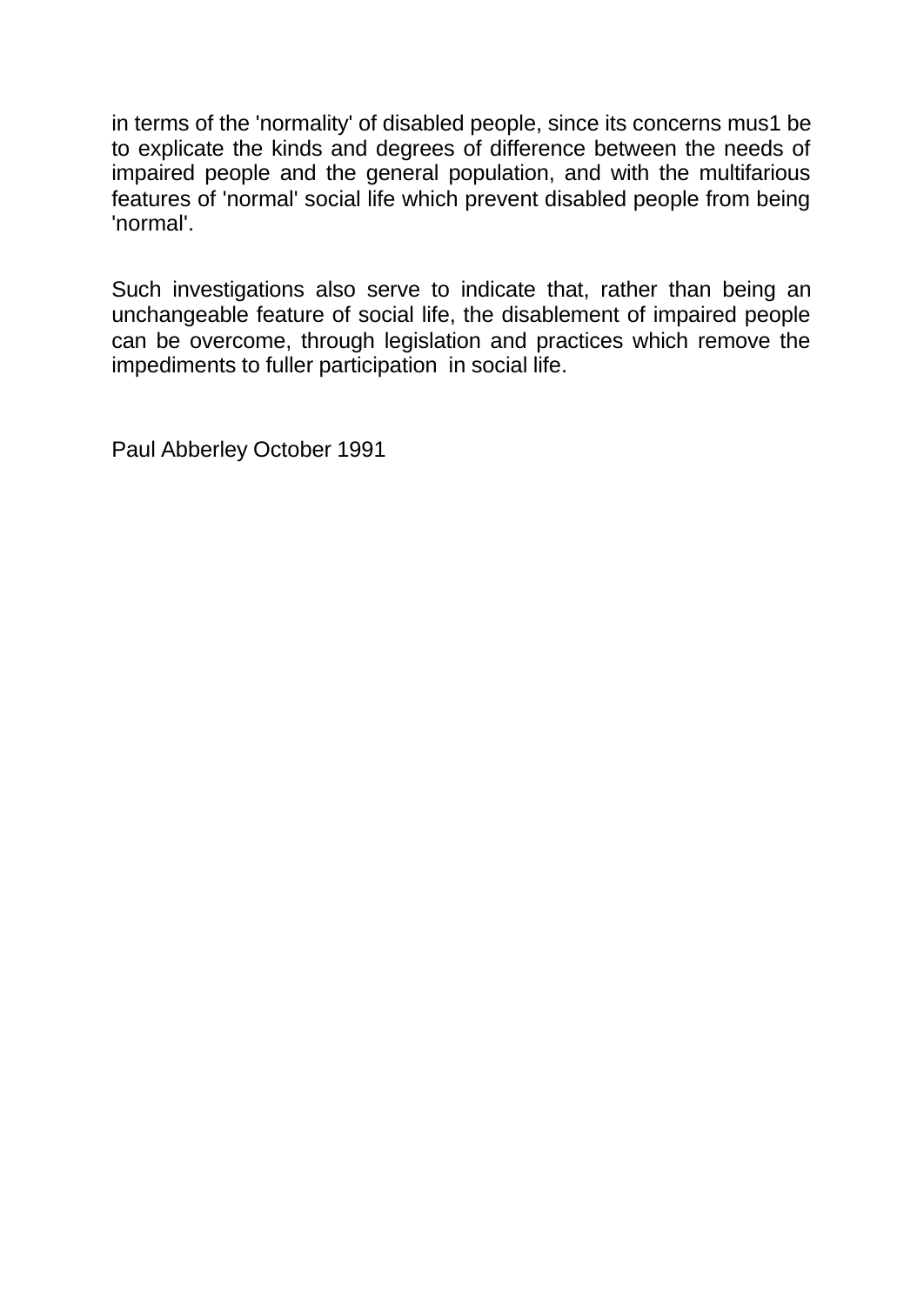#### REFERENCES

1. Abberley P 1987 "The Concept of Oppression and the Development of a Social Theory of Disability" Disability, Handicap and Society Vol 2 No 1 p5-19.

2. Kammerer R C 1940 "An Exploratory Psychological Study of Crippled Children" Psychological Record vol 4 Bloomington, Indiana p 47.

3. Allen F H & Pearson G H J 1928 "The Emotional Problems of the Physically Handicapped Child" British Journal of Medical Psychology.

4. Dreikurs R 1948 "The Socio-psychological Dynamics of Physical Disability: a Review of the Adleria.n Concept" Journal of Social Issues Vol 4 No 4 p53.

5. Harper D & Richman L 1978 "Personality Profiles of Physically Impaired Adolescents" Journal of Clinical Psychology No 34 p636-642.

6. Anderson E M & Clarke L 1982 Disability in Adolescence London Methuen.

7. Kasprzyk D M 1983 "Psychological factors associated with responses to hypertension or spinal cord injury: An investigation of coping with chronic illness or disability" Dissertation Abstracts International 44 (4B) p1279.

8. Lindowski D C & Dunn M A 1974 "Self Concept and Acceptance of Disability" Rehabilitation Counselling Bulletin September p28-32.

9. Shindi J 1983 "Emotional Adjustment of Physically Handicapped children: A comparison of children with congenital and acquired orthopaedic disabilities" International Journal of Social Psychiatry 29 (4) p292-298.

10. Dickinson M 1977 "Rehabilitating the Traumatically Disabled Adult" Social Work Today vol 8 no 28.

11. Seymour W 1989 Bodily Alterations Sydney Allen and Unwin p 122.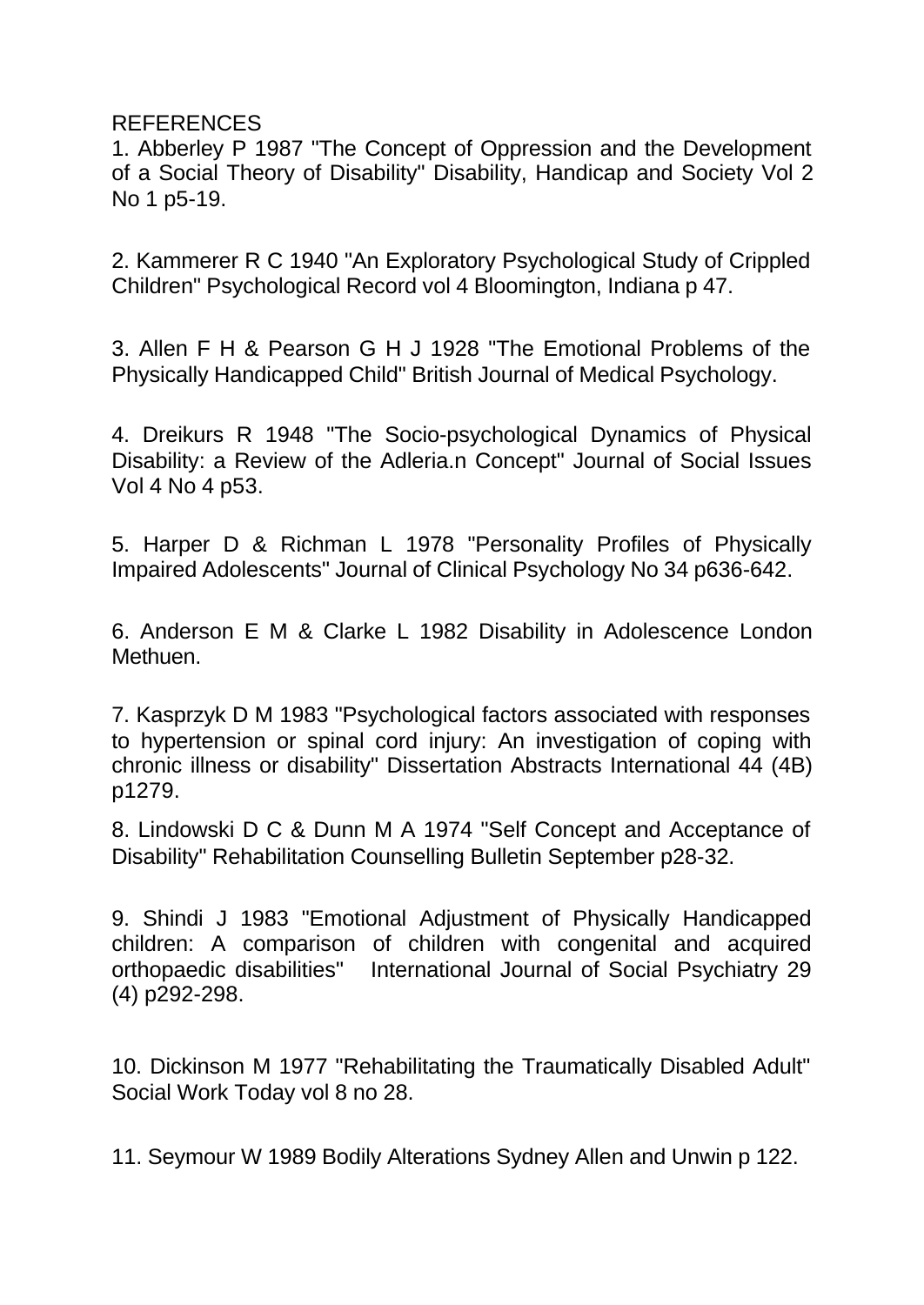12. Carmen E et al 1981 "Inequality and Women's Mental Health: An Overview" American Journal of Psychiatry 138 p 1319-30.

13. Fanon F Black Skins, White Masks 1968 London Macgibbon and Kee.

14. Campling J (ed) 1981 Images of Ourselves London Routledge & Kegan Paul p115.

15. Lukes S 1973 Individualism Oxford Basil Blackwell p122.

16. Bull R & Rumsey N 1988 The Social Psychology of Facial Appearance New York Springer Verlag.

17. Chesler M 1965 "Ethnocentrism and attitudes towards the physically disabled" Journal of Personality and Social Psychology 2 p877-882.

18. Yuker H 1965 "Attitudes as determinants of behavior" (sic) Journal of Rehabilitation 31 p15-16.

19. Wright 81983 Physical disability -a psychosocial approach New York Harper & Row.

20. Wada M A & Brodwin M G 1975 "Attitudes of society towards sexual functioning of male individuals with spinal cord injury" Psychology 12 (4) p18-22.

21. Seifert K H 1979 "The attitudes of working people toward disabled persons.." International Journal of Rehabilitation Research 2 p79-94.

22. Bowman J 1979 "A study of the attitudinal responses of nondisabled subjects toward amputation, blindness and facial disfigurement" Dissertation Abstracts International 40 (98) p4458-9.

23. Gorewitz A E 1981 "The effects of handicapped appearance on cooperation" Dissertation Abstracts International 41 (12A) p5057-8.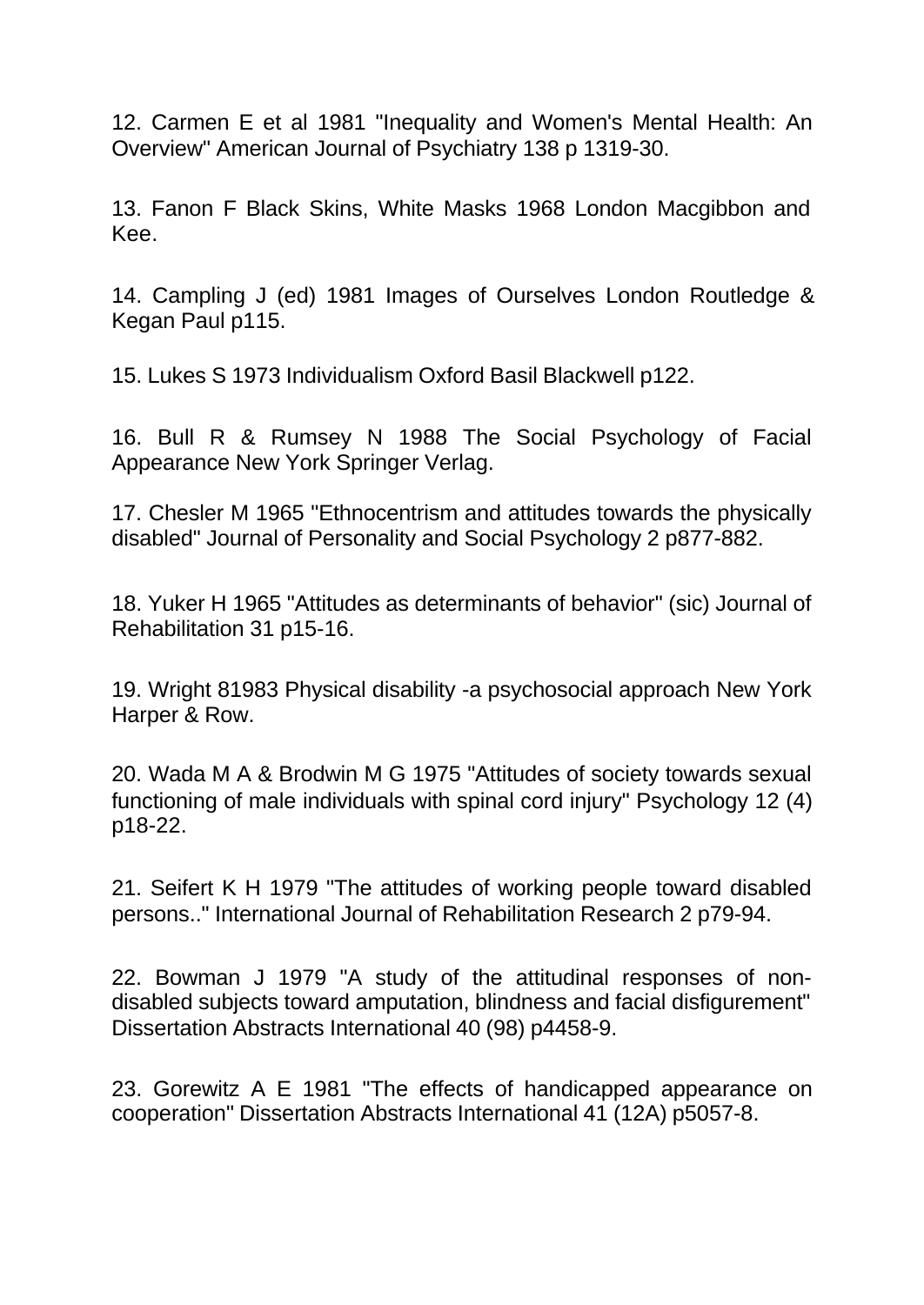24. Whiteman M & Lukoff I 1965 "Attitudes toward blindness and other physical handicaps" Journal of Social Psychology 66 p135-145.

25. Tringo L 1970 "The hierarchy of preference toward disability groups" Journal of Special Education 4 (3) p295-306.

26. Shaw W C et al 1985 "The influence of dentofacial appearance on the social attractiveness of young adults" American Journal of Orthodentics 87 p21-6.

27. Goffman E 1963 Stigma: Some notes on the Management of Spoiled Identity Harmondsworth Penguin.

28. Haber L & Smith T 1971 "Disability and Deviance" American Sociological Review 36 p95.

29. Ainsley S Becker G & Coleman L 1986 The Dilemma of Difference -a Multidisciplinary View of Stigma New York Plenum Press.

30. ibid p211.

31. ibid p212, 213.

32. ibid p227.

33. Finkelstein V 1980 Attitudes and Disabled People: Issues for Discussion New York World Rehabilitation Fund.

34. Goffman op cit p19.

35. Topliss EJ1982 Social Responses to Handicap Harlow Longmans pl12.

36. Abberley P 1991 "The significance of the OPCS Disability Surveys" in Oliver M (ed) 1991 Social Work -Disabled People and Disabling Environments London Jessica Kingsley Publishers.

37. UPIAS 1976 Fundamental Principles of Disability London Union of the Physically Impaired Against Segregation p 4.